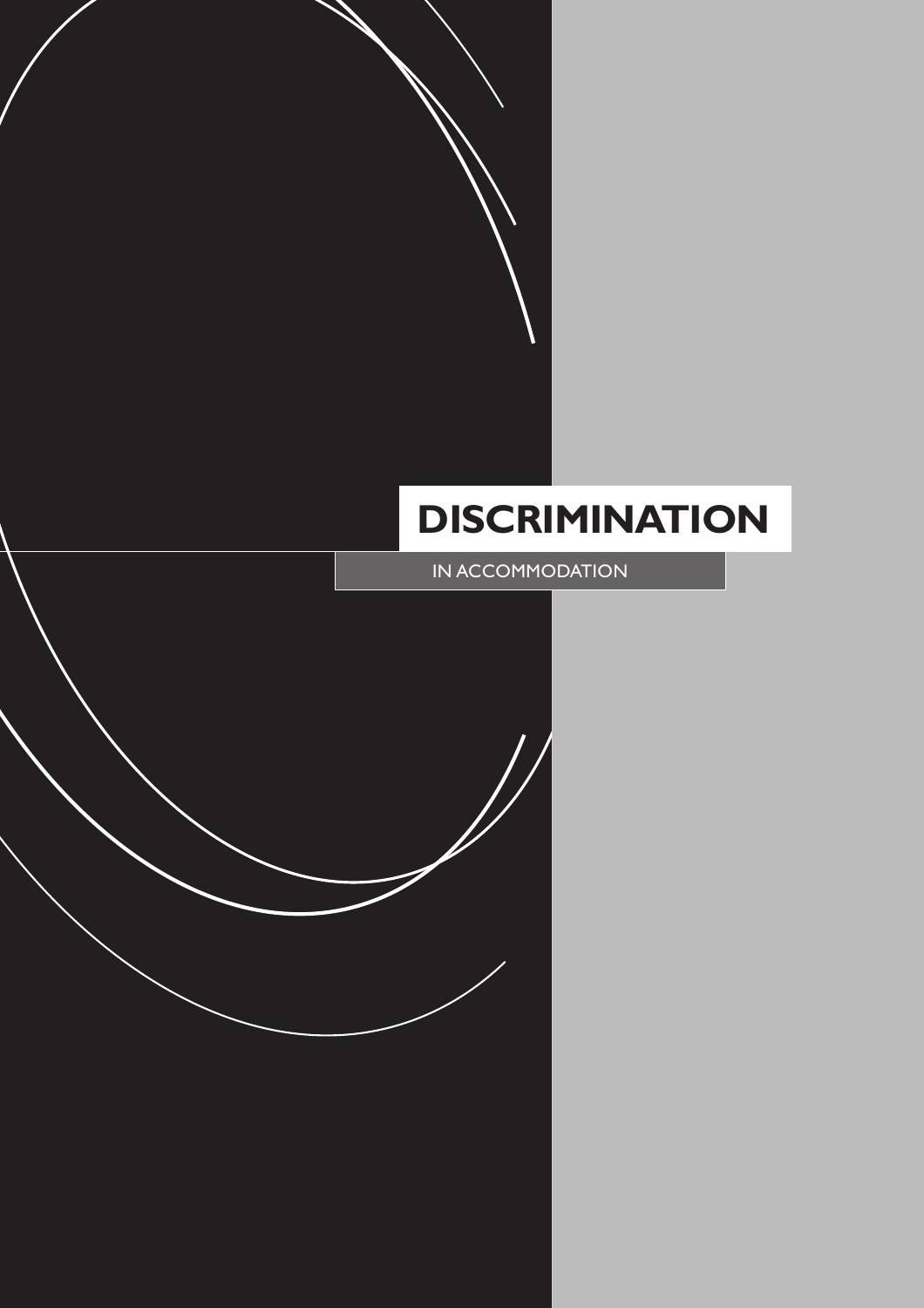# **DISCRIMINATION**

### IN ACCOMMODATION

**The Queensland** *Anti-Discrimination Act 1991* **(the Act) promotes fair treatment and equality of opportunity by protecting everyone from unfair discrimination, sexual harassment and vilification in accommodation. This booklet has been designed to assist those involved in the accommodation and property sector to understand Queensland anti-discrimination law and to answer the most commonly asked questions.**

#### **WHAT IS DISCRIMINATION?**

Discrimination occurs when someone is treated unfairly or badly in certain respects. Not all discrimination is against the law, even if it is unfair. In Queensland the Anti-Discrimination Act determines what kind of discrimination is unlawful by identifying particular attributes and areas (see below).

Discrimination happens because people have stereotypical or prejudiced ideas or beliefs about other people because they happen to belong to a particular group of people or because they have certain personal characteristics or attributes. This kind of *direct discrimination* is often the result of failing to treat each person as an individual regardless of their sex, age, race etc.

Discrimination can also happen in a more indirect way. In some cases treating everybody the same can be unfair because it disadvantages a whole group of people. For example, requiring all new tenants to have been in the workforce for at least five years would disadvantage young people who

may have little chance of complying. Unless such a rule is necessary or reasonable in all the relevant circumstances it will be *indirect discrimination* and against the law. Indirect discrimination is not usually intentional but is often the result of failing to think about the impact of rules and requirements on different people.

#### *The Anti-Discrimination Act 1991 says that it is against the law to discriminate against people because of their:*

- ➤ *family responsibilities*
- ➤ *sexuality*
- ➤ *gender identity*
- ➤ *sex (whether they are female or male)*
- ➤ *relationship or parental status (whether they are married, single, widowed, divorced, separated or living with someone as if they were married (de facto, including same sex de facto), and whether they have children or not)*
- ➤ *race*
- ➤ *age (whether they are young or old)*
- ➤ *impairment (whether they have or have had a physical, intellectual, psychiatric or mental disability, injury or illness, including whether they are HIV+, or use a guide dog, wheelchair or some other remedial device)*
- ➤ *religious belief or activity*
- ➤ *political belief or activity*
- ➤ *trade union activity*
- ➤ *lawful sexual activity (a lawfully employed sex worker)*
- ➤ *pregnancy or breastfeeding*
- ➤ *association with or relation to someone who has any of these listed attributes or personal characteristics*

**For more information about different kinds of discrimination refer to the Commission's series of specific discrimination information brochures.**

Margaret, a single parent with two young children, applied to rent a unit. The real estate agent told her she would have to pay extra rent because of her children. This is direct discrimination on the basis of parental status and is unlawful.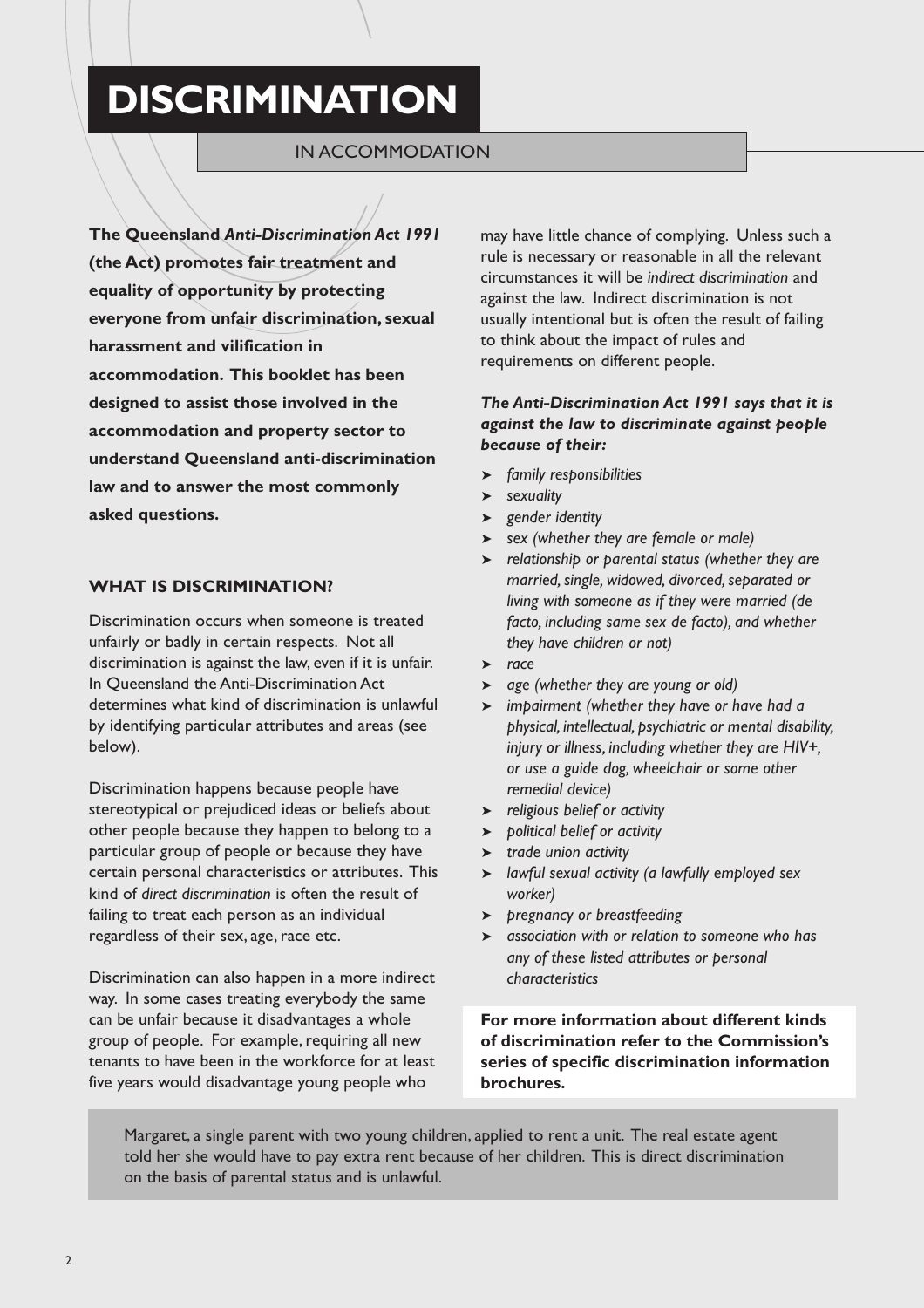## CASE STUDIES

Pat lived in a boarding house that provided shared bathroom facilities for all residents. The lock on the door to the bathroom was broken and Pat complained to the manager of being stared at and sexually propositioned by other residents when using the facilities. After Pat complained she saw the manager pinning up sexually explicit materials in the bathroom and adding insulting comments about Pat's appearance to them. Pat could complain about sexual harassment.

#### **WHAT IS SEXUAL HARASSMENT?**

Sexual harassment is *any* form of unwanted, unwelcome or uninvited sexual behaviour which is or might be offensive, humiliating or intimidating. It can include an unwelcome sexual advance, unwelcome request for sexual favours or other unwelcome conduct of a sexual nature. Where sexual interaction is invited, mutual, consensual or reciprocated it is not sexual harassment.

The law further defines sexual harassment as unwelcome sexual conduct that a 'reasonable person' might anticipate would offend, humiliate or intimidate. When applying the 'reasonable person' test to sexual harassment, the particular circumstances of the case will be taken into account. These might include the age, race or impairment etc of the person being harassed, and the relationship between the people involved (eg. manager and trainee).

*Sexual harassment can take various forms and may be obvious or indirect, physical or verbal. It also includes behaviour and practices which create a sexually hostile or intimidating environment. Specifically, examples of sexual harassment include:*

- ➤ *unwelcome physical touching*
- ➤ *sexual or suggestive comments, jokes or innuendo*
- ➤ *unwelcome requests for sex*
- ➤ *intrusive questions about a person's private life*
- ➤ *the display of sexually explicit material such as posters or pictures*
- ➤ *unwanted invitations*
- ➤ *staring or leering*
- ➤ *sex based insults or taunts*
- ➤ *offensive communications, including telephone calls, letters, faxes, E-mail and computer screen savers*

Sexual harassment does not have to be repeated or continuous to be against the law. Some actions or remarks are so offensive that they constitute sexual harassment in themselves, even if they are not repeated. Other single incidents, such as an unwanted invitation or compliment, may not be harassment if they are not repeated. Some forms of sexual harassment, such as assault, physical molestation, stalking, sexual assault and indecent exposure, are also criminal offences. More detailed information about sexual harassment can be found in the Commission's sexual harassment information brochure.

#### **WHAT IS VILIFICATION?**

Vilification (inciting hatred, serious contempt or severe ridicule of others because of their race, religion, gender identity or sexuality) can take many forms, including hate-speech, graffiti, websites and the distribution of propaganda or other forms of offensive literature. Vilification is generally behaviour that happens in a public place and incites others to hate, to have serious contempt for or to severely ridicule individuals or groups because of their race or religion.

It is also a criminal offence to incite hatred of others by threatening physical harm or inciting others to threaten physical harm towards another or their property.

#### **WHEN IS DISCRIMINATION UNLAWFUL?**

*Not all discrimination is against the law. The legislation is very specific. The Act says that it is against the law to discriminate against people in particular circumstances, including when they:*

- ➤ *apply for a job or try to get into a course*
- ➤ *work, whether it be full-time, part-time, casual, temporary or voluntary*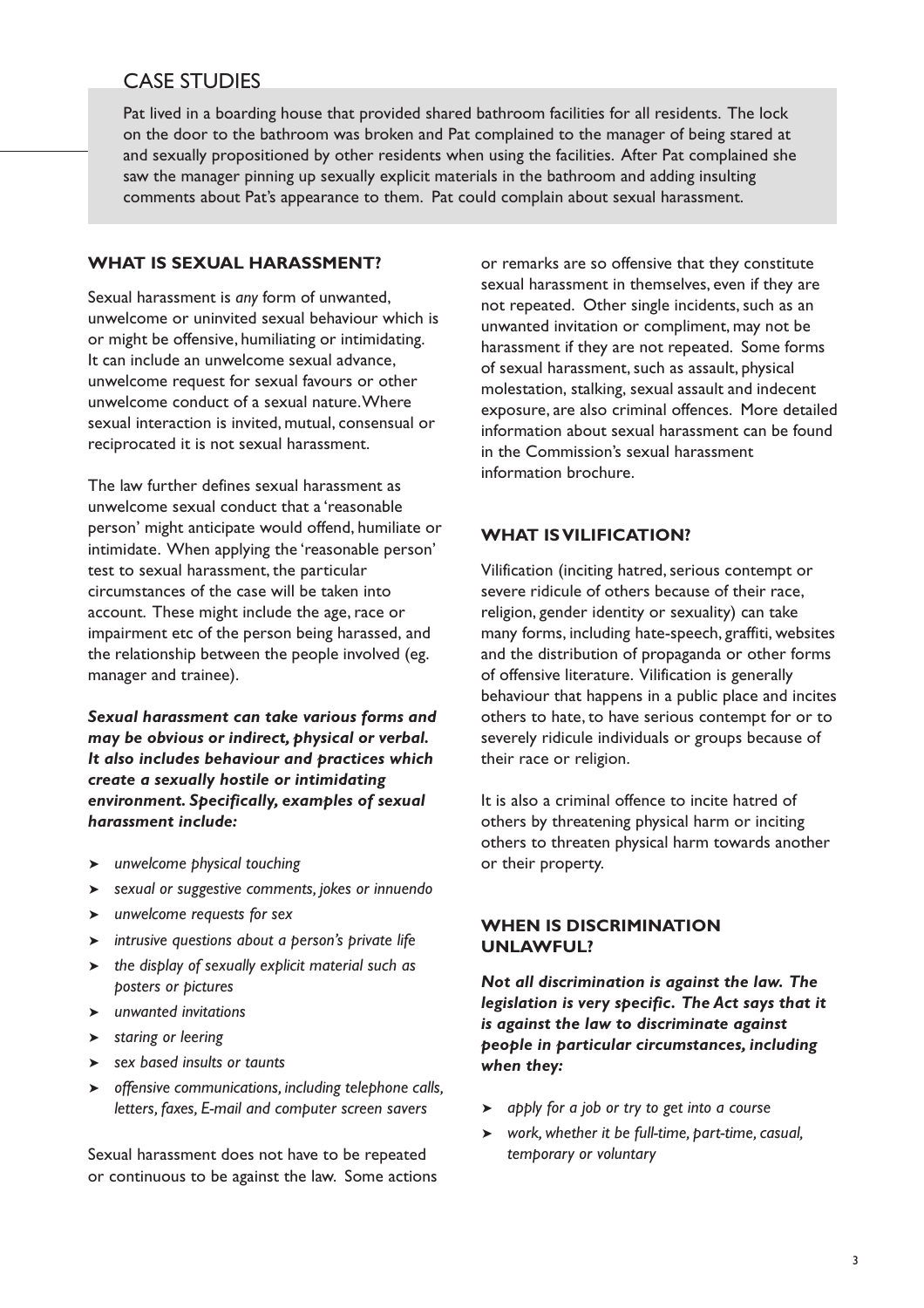# CASE STUDIES

In a case that was heard in the Anti-Discrimination Tribunal, an Aboriginal woman was refused rental accommodation because of her race (*Lynton v Maugeri* (1995) EOC 92-754). When the woman arrived to inspect a house she was told it had already been rented to another person. A relative of the woman phoned the lessor and was told the house was still available for rent. The person asked why her relative had earlier been told the house had already been rented out. The daughter of the owners told them "My parent's wouldn't rent the house to black people". The Tribunal awarded Ms Lynton compensation of \$18,000.

- ➤ *attend schools, colleges, universities or other educational institutions*
- ➤ *buy things in shops, hotels, cafes, restaurants, cinemas etc*
- ➤ *seek or use services from legal, medical and other professionals, businesses and tradespeople*
- ➤ *rent a house, flat or apartment, hotel or motel room, caravan, office or shop*
- ➤ *purchase land or property*
- ➤ *apply for credit or a loan*
- ➤ *join, visit or use the services of a profit-making club or similar organisation*
- ➤ *deal with banks, superannuation or insurance companies*
- ➤ *seek or use the services of state or local governments*

Particular exemptions also mean that not all forms of discrimination are against the law in all circumstances. These exemptions are further explained later.

#### **HOW DOES ANTI-DISCRIMINATION LAW AFFECT ACCOMMODATION?**

*The Anti-Discrimination Act makes discrimination, sexual harassment and vilification in accommodation against the law. The law applies across the sector, including:*

- ➤ *tenants*
- ➤ *lessors and property owners*
- ➤ *real estate and property agents*
- ➤ *hotel, motel and backpacker hostel operators*
- ➤ *providers of mobile homes (eg. caravans and caravan sites, tent sites, houseboats)*
- ➤ *suppliers of university accommodation (eg. halls of residence)*
- ➤ *emergency accommodation and housing services (eg. domestic violence refuges, homeless shelters)*
- ➤ *owners or operators of boarding houses and hostels*
- ➤ *business premises*
- ➤ *building and construction sites*
- ➤ *company housing (eg. mining communities)*

The legislation is very broad and it can be widely applied to many aspects of accommodation. This means that any **less favourable treatment** of a person in connection with accommodation matters such as tenancy, property sales, eligibility criteria, references, maintenance arrangements, sub-letting, the imposition of conditions, eviction and the charging of rent, bonds and purchase prices may be against the law.

The Act also confers certain rights and responsibilities on all accommodation workers, agencies, tenants and other users of accommodation services and facilities.

#### *What are my rights and responsibilities as an accommodation provider?*

All staff have the right to work in an environment free from unlawful discrimination, sexual harassment and vilification. The legislation also establishes a legal responsibility to provide property and accommodation services and facilities without these types of behaviours.

Real estate and property agents have the right to select the most appropriate tenant or purchaser provided that the decision is not based on unlawful discrimination. Tenants, potential tenants and property buyers should be assessed on their individual merits rather than on the basis of bias or prejudice. Unfair assumptions about people because of their age, sex, race, parental status etc can result in unlawful discrimination. Real estate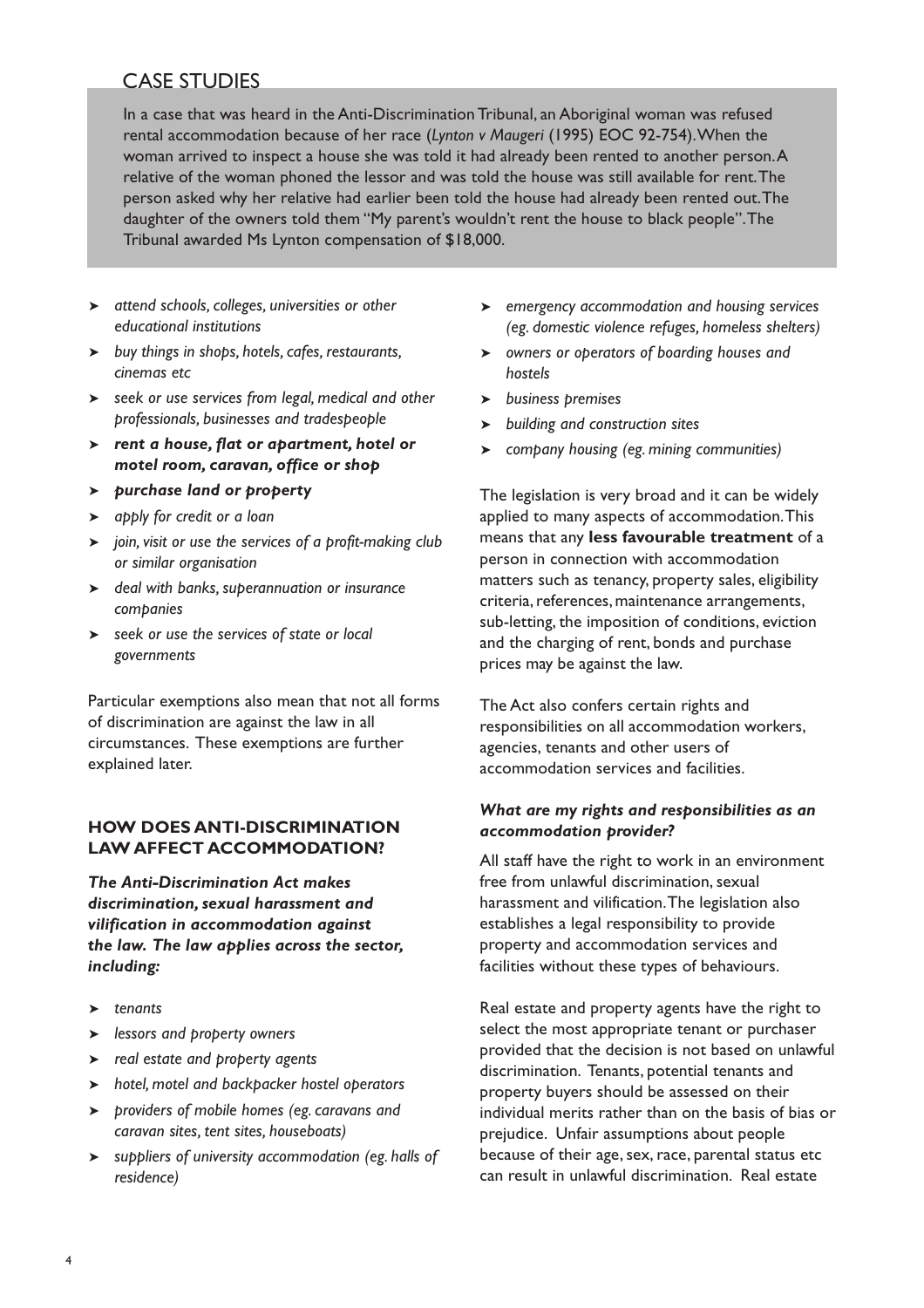agents and property owners therefore have the right to select a tenant primarily on the basis of the tenant's ability to fulfil basic tenancy responsibilities such as paying the rent on time and maintaining the premises.

Real estate and property agents need to be aware that if they act on unlawful discriminatory instructions given by a property owner, eg. directions to refuse to rent a flat to gay men or lesbians, both the agent and the owner may be legally liable for such discrimination.

Real estate agents and property agents also have a responsibility to take reasonable steps to prevent or minimise unlawful discrimination, sexual harassment and vilification in the accommodation and property sales sector. The implementation of specific policies can help to minimise the scope and impact of discriminatory attitudes and practices in accommodation and to reduce legal liability.

As an employer, accommodation providers are entitled to formally counsel any employee who might be engaging in discriminatory conduct while at work.

#### *What are my rights and responsibilities as an accommodation user?*

Everyone has the right to be free from discrimination, sexual harassment and vilification in accommodation services and facilities. If a person believes that they have been discriminated against, sexually harassed or subjected to vilification in relation to accommodation they have the right to make a complaint to the Commission and seek a solution through conciliation.

Tenants are entitled to rent any property provided they can pay the rent and maintain the premises, or to sublet the premises on the same terms and conditions as apply to all other tenants.

#### **WHAT ARE SOME COMMON QUESTIONS ABOUT ANTI-DISCRIMINATION LAW AND RENTAL ACCOMMODATION?**

Anti-discrimination law makes it unlawful to discriminate in the rental property market. This means that it is against the law to treat people

differently because of personal characteristics or attributes, eg. sex, race etc. Answers to some of the most common questions about rental tenancy and anti-discrimination law are outlined below.

#### *Can tenants be evicted?*

Yes. Real estate and property agents and lessors have the right to give notice of alleged breaches of a tenancy agreement and terminate a tenancy agreement if necessary. Tenants cannot be evicted or otherwise penalised for discriminatory reasons, eg. because a couple become parents during the term of the tenancy.

#### *What about accommodation advertisements?*

The legislation imposes a legal responsibility on real estate and property agents and lessors to ensure that accommodation advertisements do not appear to be discriminatory. The easiest way to do this is to encourage all tenants to apply by describing the property rather than the tenant wanted, eg. "one bedroom flat" instead of "suit couple or bachelor", and "four bedroom house" instead of "suit family". However, advertisements can specify that references are required and that pets are not allowed (guide dogs are not pets). These conditions do not apply to advertisements for shared private accommodation.

#### *Can references be asked for?*

Yes. References can be requested provided all prospective tenants are asked for them and the request does not result in unfair indirect discrimination, eg. newly arrived migrants, young people and first-time tenants might have difficulty supplying accommodation references but could provide a personal reference instead.

#### *What personal details can be asked for?*

Asking for proof of a tenant's identity and ability to pay the rent and maintain the property is permitted by the legislation. However, real estate agents, property agents and other providers of accommodation services and facilities also have a legal responsibility to avoid asking for unnecessary discriminatory information in tenancy application forms and tenant interviews. Generally it will be against the law to ask questions on application forms and in interviews about a person's marital status, sex, age, number of children (if any), plans to have children, race or nationality, sexual preference,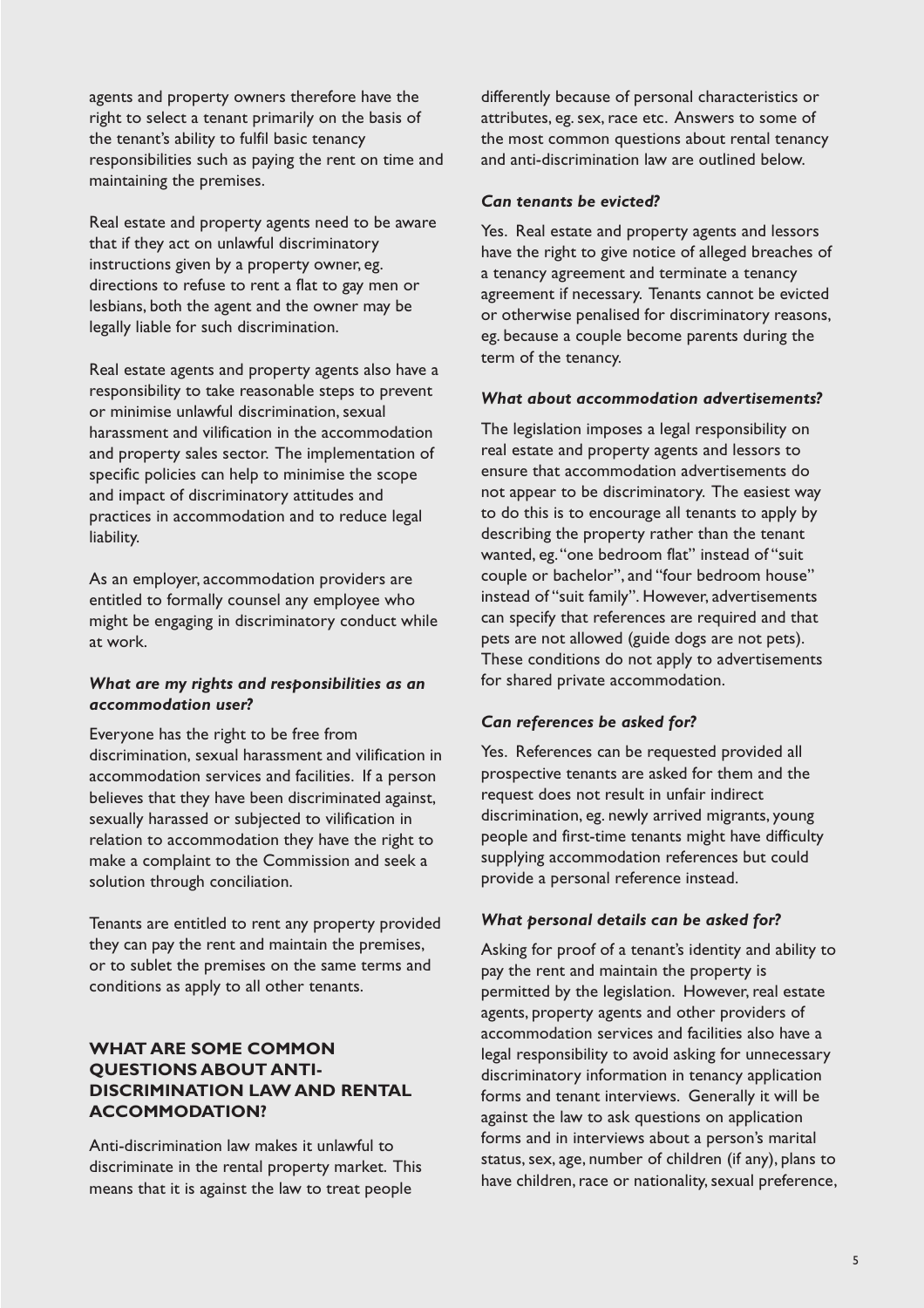health condition or medical history, religious or political beliefs. To avoid complaints of discrimination it is desirable to inform tenants why they have not been successful in their application for accommodation.

#### *How much can be charged for bonds and rent?*

Charging higher bonds or rent because of discrimination is against the law. For example, tenants cannot be charged higher rent just because they have children, or be required to pay a larger bond because they are young. Unless there are adequate reasons for differentiation, such as higher rent for short-term holiday accommodation, it would be unlawful discrimination.

#### *Can special tenancy terms and conditions be imposed?*

Yes. Entering the premises as allowed by the tenancy agreement or tenancy laws is permissible, as is the application of special terms and conditions for all tenants, eg. banning pets (guide dogs are not pets). In general, unless good reasons can be argued, the same rules and conditions should be applied to all tenants in order to avoid unlawful discrimination. For example, carrying out more frequent inspections just because the tenants are young, or are Aboriginal, would be unlawful discrimination.

#### *What about tenants with impairments?*

A person who has an impairment has the right to enter into a tenancy agreement without being discriminated against because of their impairment. Specifically, a tenant with an impairment has the right to make reasonable alterations to the property in order to meet their needs. This can only be done if the alterations do not affect the structure of the premises or other premises, the tenant agrees to remove any alterations when they move out, and the tenant pays for the installation and removal of the alterations. Property agents and owners have the right to demand that any alterations made to the premises be removed at the expense of the tenant when they leave.

Tenants who have a guide dog because of their visual, hearing or mobility impairment cannot be asked to keep the dog elsewhere or to pay extra if the dog lives at the accommodation. It is also an offence punishable by a fine for someone to separate a person from their guide dog. However,

if the dog causes damage to the premises the tenant will still be liable.

#### **ARE THERE ANY EXEMPTIONS?**

Particular *exemptions* mean that not all forms of discrimination are against the law in all circumstances. The Act provides a range of exemptions that can be argued.

It is also possible to apply to the Anti-Discrimination Tribunal for the granting of an exemption. However, only certain exemptions apply in relation to accommodation.

Exemptions recognise that in some circumstances discrimination can be acceptable provided it occurs for specific reasons or purposes. Whether a particular exemption will apply will usually be a question of fact which only the Tribunal can decide. However, any possible exemption should be raised with the Commission as this may assist in conciliating a resolution of a complaint.

#### *Welfare and equal opportunity measures*

'Special measures' provisions are designed to benefit or promote equal opportunity for a member of a disadvantaged group or a person with particular needs. This can include the provision of special accommodation for women experiencing domestic violence, or to frail, older people or young people.

#### *Shared accommodation*

People can choose whoever they like to share their private homes provided that there are no more than three tenants besides themselves and their family. Anti-discrimination laws apply if there are more than three tenants involved. This means that a tenant wishing to have another tenant share with them may legally specify preference for people of a particular sex, age, religion, parental status etc.

#### *Charities*

Charitable organisations may discriminate on the basis of sex, relationship status or age in the provision of accommodation in order to fulfil their charitable purposes.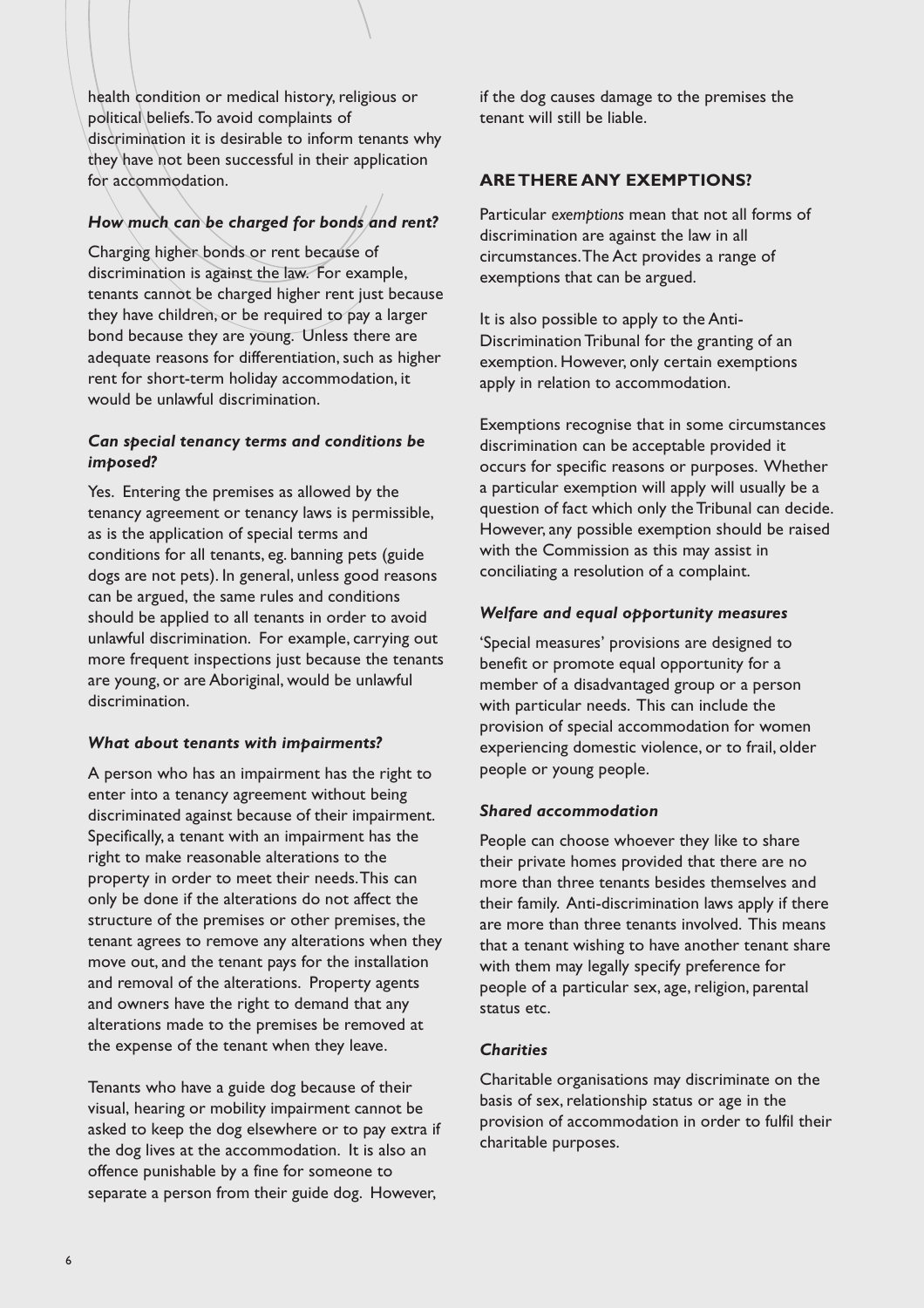# CASE STUDIES

Jim and Linda rented a permanent caravan. When Linda's pregnancy became noticeable the caravan park manager gave them an eviction notice, saying that he didn't "want any more kids running around the park". Jim and Linda complained to the Commission about discrimination on the basis of pregnancy. The caravan park manager was personally liable for the discrimination and agreed to apologise and pay compensation. The company that managed the caravan park was also vicariously liable for the discrimination since it had not taken any reasonable steps to minimise or prevent discrimination on the basis of pregnancy. As part of the settlement the park manager agreed to implement appropriate anti-discrimination guidelines for the caravan park and to provide training to all staff.

#### *Educational Institutions*

Sex, religion and impairment specific educational institutions can lawfully provide accommodation for students of the particular sex or religion or for those with a specific impairment or impairments in general.

#### *Supplying special services or facilities*

An exemption may apply where supplying special services or facilities for people with an impairment imposes an unjustifiable hardship on accommodation providers. Factors that are relevant include the cost of supplying the special service or facility, the number of people to benefit, the financial circumstances of the person required to provide them, and any human and other costs that may disadvantage others.

#### *Religious organisations*

Accommodation services run by religious organisations may discriminate when it is necessary to do so in order to comply with religious doctrine and to avoid offending religious sensitivities.

#### *Live in positions*

Live-in jobs where sleeping accommodation is provided for one sex only and the supply of separate sleeping accommodation for each sex would impose unjustifiable hardship on the employer, is permitted. Different standards of accommodation may also be provided for different workers where it is not reasonable to expect the same standard for all workers and where the standard can be determined according to the size of the worker's family or household, the kind of work performed, or the nature of the position held by the worker.

#### **WHO IS LEGALLY LIABLE?**

*Anyone* who unfairly discriminates against another person, sexually harasses or vilifies them can be complained about and may be liable under the law. The law also allows for accommodation providers and their employees or agents to be liable for discrimination, sexual harassment and vilification that occurs in accommodation.

#### *What is vicarious liability?*

Accommodation providers and real estate and property agents can be liable for discrimination, harassment, vilification done by their agents or employees because they are obliged by law to protect staff and clients from such behaviour. Complaints can therefore be made against individuals, employers and organisations. Previous cases show employees have been found jointly liable at law with the organisation, including the payment of compensation. In practice, *vicarious liability* means that a complaint against an individual may also be sent to their employer.

An organisation may be liable if a person could be seen as representing the organisation or as acting on behalf of the organisation. Regardless of whether they are on contract or an employee, a person might be considered to be an *agent* of the organisation. The easiest way to work out if someone can be considered an agent is to think about whether others might see a connection or relationship between the two.

Vicarious liability in the accommodation sector also applies to relationships between employees and employers of accommodation services as well as to property owners and their agents. For example, a real estate agent may be liable for the